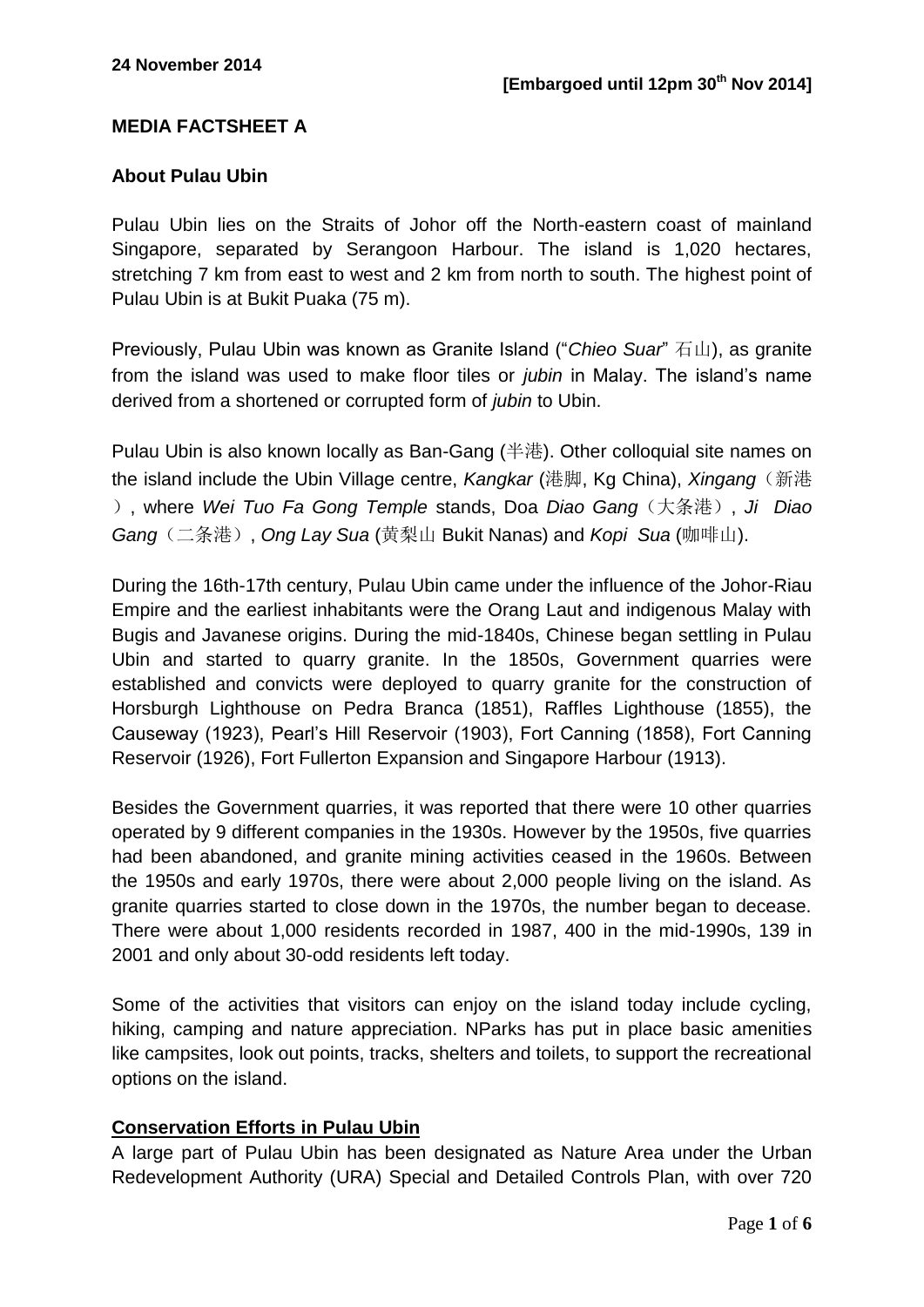native plant species found here, including at least eight not found elsewhere in Singapore. A total of 30 native species of mammals, 219 species of birds, 40 species of reptiles, 7 species of amphibians, 177 species of butterflies and 54 species of dragonflies and damselflies have been recorded for Pulau Ubin. Rare wildlife such as the Greater Mousedeer, Leopard Cat, Small-clawed Otter, Ashy Roundleaf Bat, Malayan False Vampire, Olive Tree Skink, Brown Wood-Owl, Barred Eagle-Owl and Great-billed Heron have been spotted here.

Pulau Ubin's value for biodiversity conservation is highlighted by the recognition of a new plant species, named *Utania nervosa*. The *Utania nervosa* was discovered at Chek Jawa in 1997, and was previously called "*Fagraea racemosa*", having been confused with a much more common tree species that is native from Indo-China (Cambodia, South Vietnam) to Thailand, Sumatra and the Malay Peninsula. This new species was published in the international journal Plant Ecology and Evolution in July 2014, in effect becoming Singapore's newest species! *Utania nervosa* is known only from a very restricted area including southeast Johor and the Singapore islands of Pulau Ubin and Pulau Tekong. Its known habitats in Johor are marginal sites in degraded swampland.

As the scientific authority on nature conservation and agency tasked with managing the Pulau Ubin Recreation Area and Chek Jawa, the National Parks Board (NParks) has undertaken numerous initiatives to conserve Pulau Ubin's rich biodiversity over the years. Many of these initiatives involve years of committed field research, surveys and habitat restoration efforts together with volunteers, students and the community. Ongoing field research and monitoring studies, including plant surveys, seagrass monitoring, bird ringing, camera trapping, and species counts of birds, butterflies and fireflies, are also carried out by NParks and its volunteers.

In addition, two derelict sites formerly used for granite quarrying have been sensitively rehabilitated to provide habitats for wildlife and recreational opportunities for the visitors.

# **Documentation efforts of Pulau Ubin**

Given Ubin's rich history, the National Heritage Board (NHB) has embarked on various initiatives to research, document and commemorate the heritage of the island. In 2013, NHB commissioned a documentation effort of Pulau Ubin's past. The island's historical sites like the former quarries, temples and shrines were documented along with oral histories of some of the island's residents.

NHB has also commissioned a documentary video featuring the boatmen of Pulau Ubin, part of NHB's "Heritage in Episodes" series of short documentaries. The documentary video clip is currently hosted on NHB's youtube channel at: <http://www.nhb.gov.sg/NHBPortal/Resources/Videos/Overview>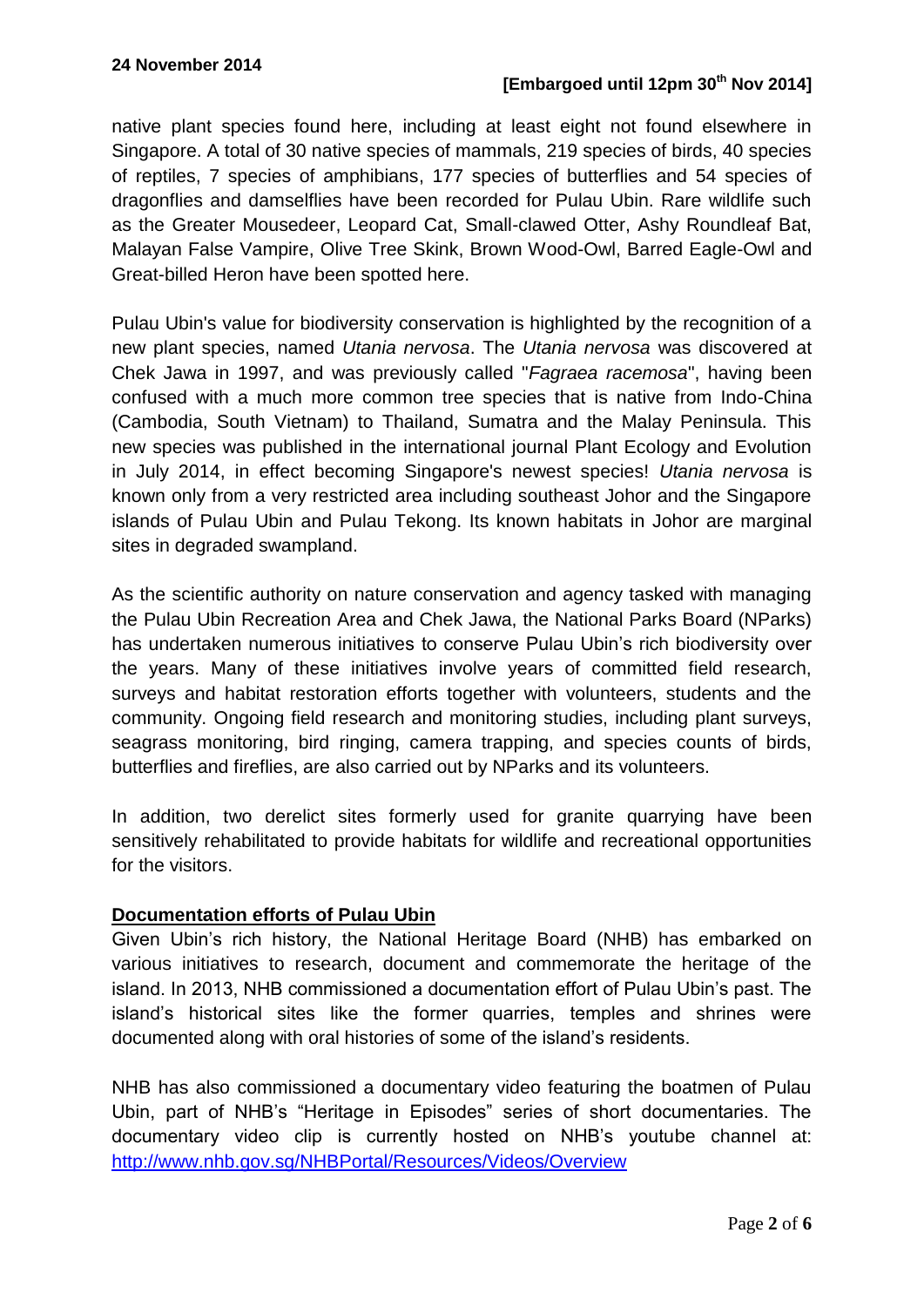NHB leveraged on Google Streetview technology to create a virtual tour of Pulau Ubin's main town area to give visitors a preview of the island, encouraging to make a visit to the island. The virtual tour is hosted on Google Street View and NHB's website at:

[http://www.nhb.gov.sg/NHBPortal/Resources/VirtualExhibitions&Tours/WalkingThrou](http://www.nhb.gov.sg/NHBPortal/Resources/VirtualExhibitions&Tours/WalkingThroughHeritage/PulauUbin) [ghHeritage/PulauUbin](http://www.nhb.gov.sg/NHBPortal/Resources/VirtualExhibitions&Tours/WalkingThroughHeritage/PulauUbin)

Following the research and documentation efforts, NHB worked with SingPost to feature Pulau Ubin's rustic charm and precious heritage on a series of commemorative stamps. The series was called "Islands of Singapore – Pulau Ubin" and it was launched in July 2014. The series was made up of four stamps featuring the main jetty, Chek Jawa, the wayang stage and a quarry, all iconic landmarks on the island.

NHB has recently acquired two collections of old photographs that feature sights captured on photographic film. These photographs, along with other photographs that document Singapore's past were donated by two members of the public. Please see Annex A for samples of rare archival photos featuring some of the quarrying activities on the island.

# **About The Ubin Project**

The Ubin Project seeks ideas from members of the public on how the island's rustic charm, natural environment, biodiversity and heritage can continue to be enjoyed by Singaporeans for generations to come.

The Friends of Ubin Network (FUN) was formed earlier this year, and comprises youths, residents, volunteers, researchers and members from the heritage and nature communities. Some of them have even banded together to develop a code of conduct for environmentally and socially responsible behaviour on Pulau Ubin. Some of the FUN members call this the "Ubin Way", inspired by the kampong spirit that Pulau Ubin residents already embody today and centred on the innate motivation to care for the environment. Everyone can play a part in their own way.

More than 2,000 ideas have been received as at November 2014. These ideas are varied, ranging from conservation of biodiversity and heritage, to support for education and opportunities for nature-based recreation and trials of sustainable technologies.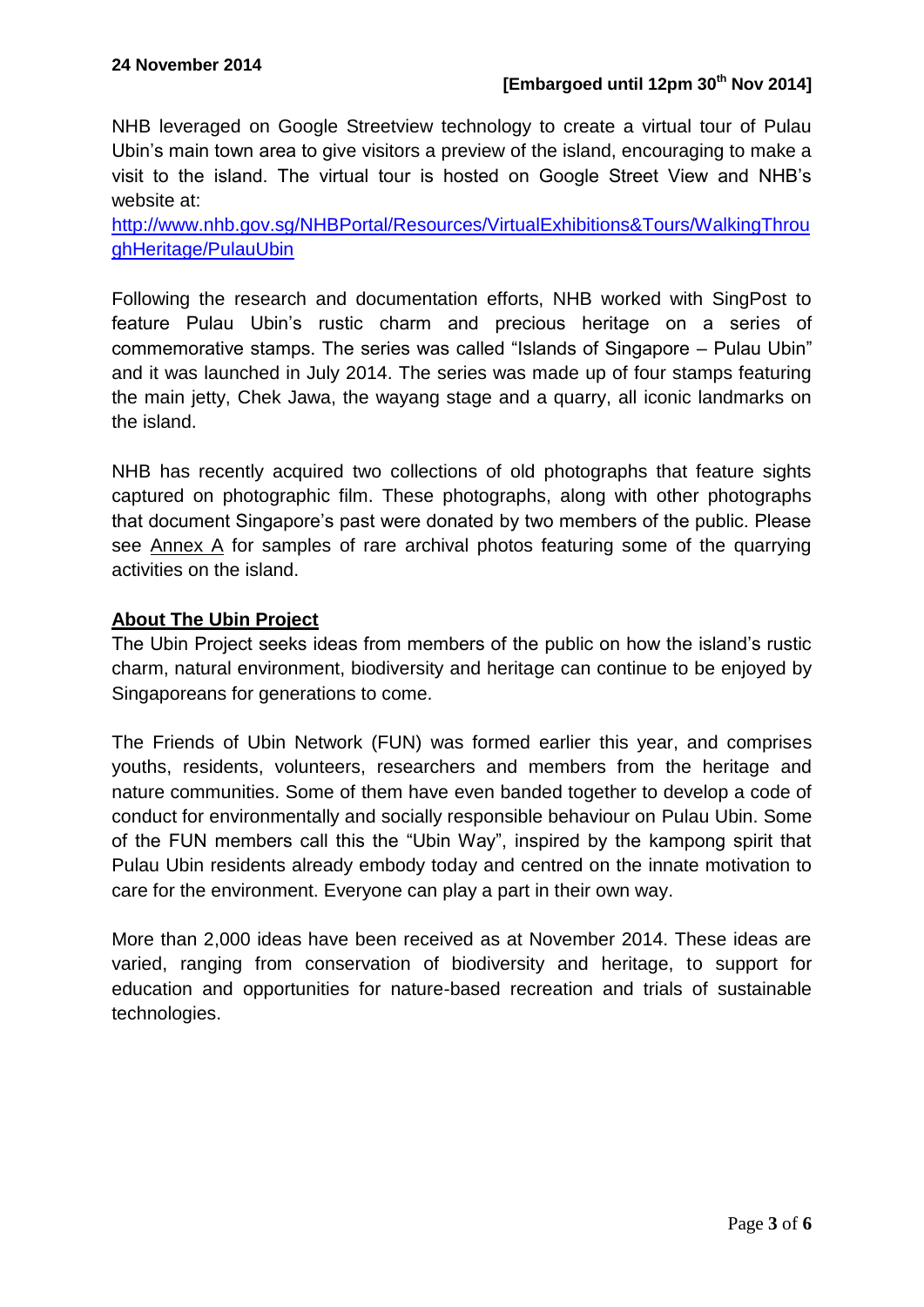# **Annex A: Archival Photos of Ubin Quarries**



Granite Stones being loaded at a jetty *(Photo courtesy of Mr Mun Chor Seng)*



Granite Quarry *(Photo courtesy of Mr Mun Chor Seng)*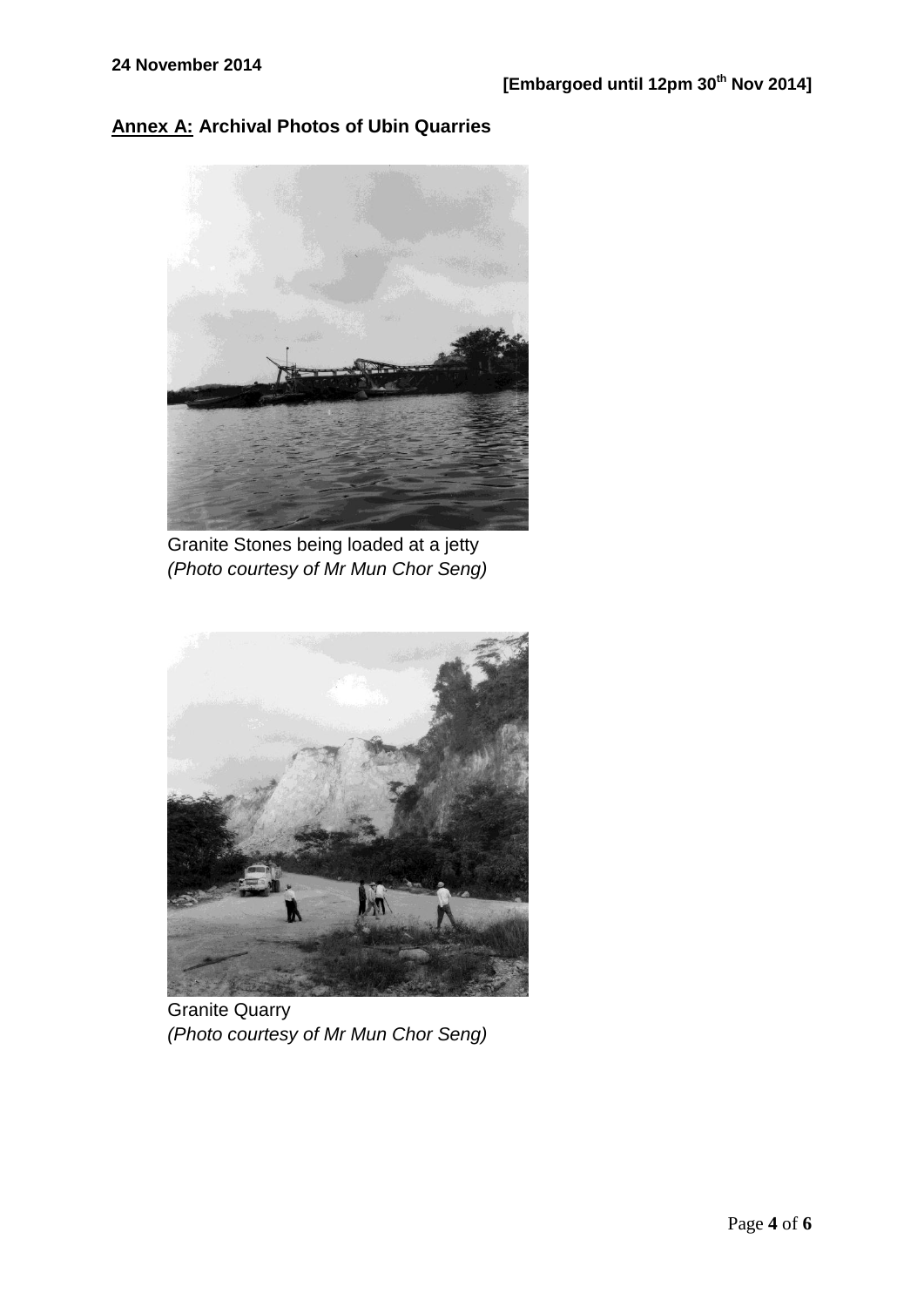

Crushing of granite stones *(Photo courtesy of Mr Mun Chor Seng)*